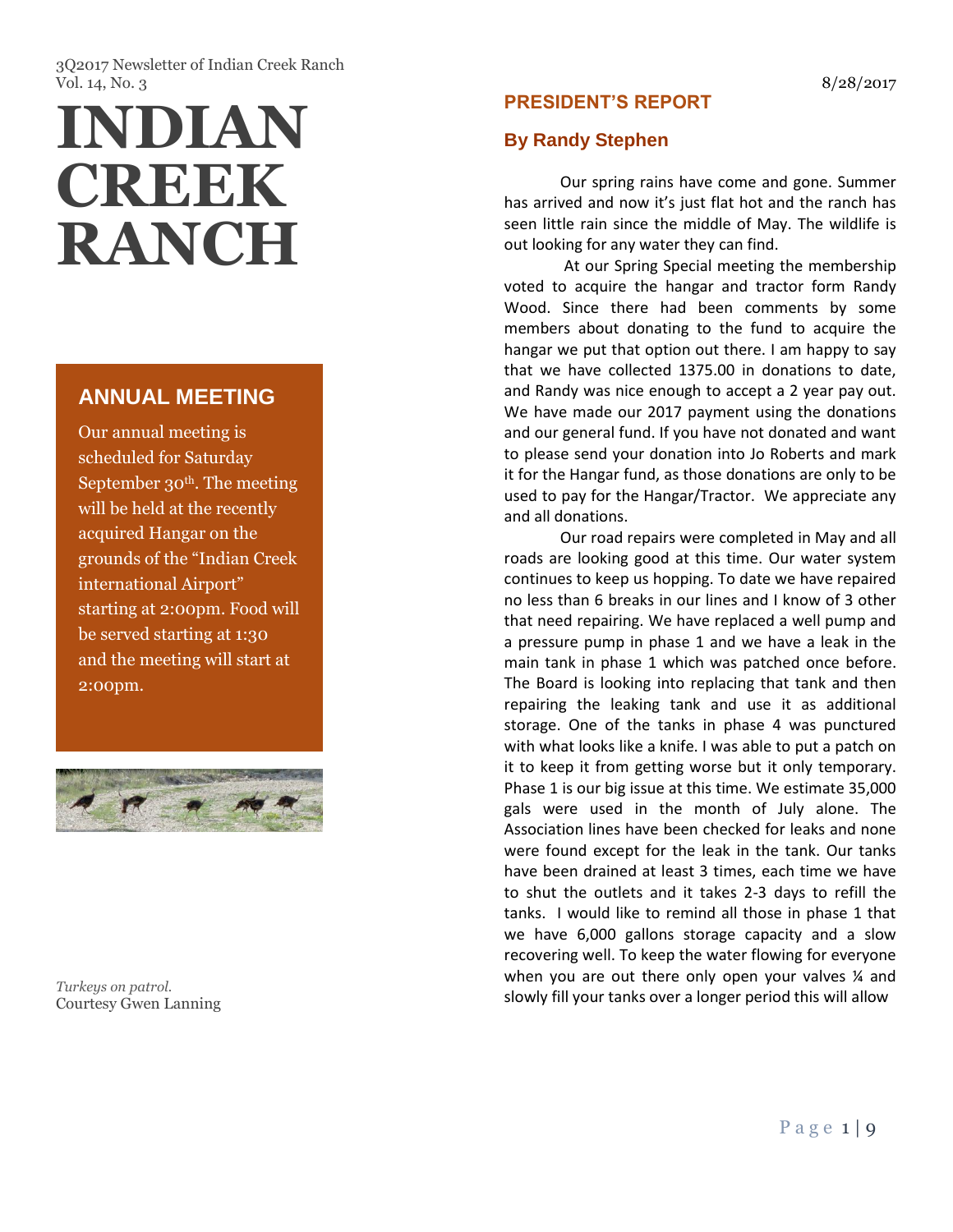the well to keep up with demand better. Also please check your lines for leaks.

Our other concern is our locks and gates. We have found the main gate wide open, chained but not locked, locks cut off, locks cut off and replaced with identical lock but with a new combo which was not given to the Assoc. so we could send out a notice. Let me remind everyone that it is your responsibility to keep up with lock changes. Gwen puts out a notice well in advance giving you time to make note of the change and give new code to contractors or guests. The gate to phase one was tampered with also recently.

Our annual meeting is scheduled for Saturday September 30<sup>th</sup>. The meeting will be held at the recently acquired Hangar on the grounds of the "Indian Creek International Airport" starting at 2:00pm.

Food will be served starting at 1:30 and the meeting will start at 2:00pm. As in past years the Association will be providing Hamburgers, hot dogs, chips, and drinks, if you would like to bring a side dish or a desert to share please do so. We have two positions up for election at this year's meeting. My term as President is up and Jo's Treasurer position is up also. We also need to appoint a new secretary, Gwen has been doing this since I can remember and would like to hand it off to someone else. I know Gwen would be more than happy to assist in any way to make the transition go smoothly. If you are interested in running for any position please let Gwen know so we can put your name on the ballot.

If you are new to Indian Creek Ranch let me encourage you to attend, this is our main meeting of the year and our only other meeting is our spring meeting. This is a great time to meet your neighbors and other land owners. It is also a good time to find out what's going on out at the Ranch, and meet the Board Members. We will bring you up to date on Harvest recommendations for the coming season. The meeting is a family event also, so bring 'em.

Looking forward to seeing everyone at the meeting.

# **"At our Spring Special meeting the membership voted to acquire the hangar and tractor from Randy Wood."**

# **VICE-PRESIDENT'S REPORT**

Not available.

# **WILDLIFE COMMITTEE**

# **By Gilbert Carmona**

#### **Hogs**

As most of you have probably already found out, hogs are back in full force at the ranch. Hog signs and activity seem to have picked up here in the last month. We really need to try and keep the numbers down as much as we can. I know that this is easier said than done but we really need to take out as many as possible. For those of you who are unaware, there is a bounty on hogs in Edwards county. Here are the details: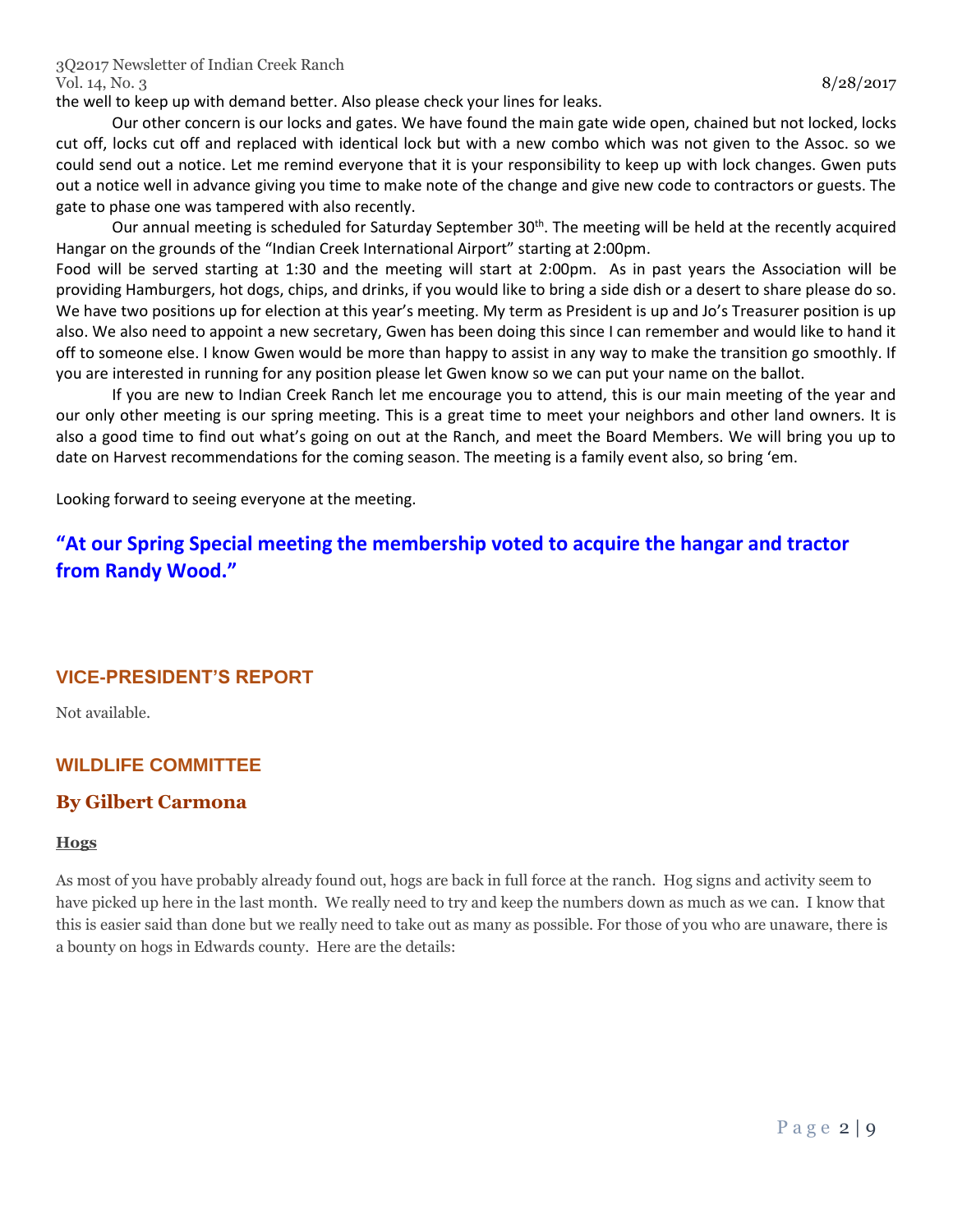

# **CHOMP Grant Bounty Rules**

- 1. Hog must be harvested in Edwards County.
- 2. You will be awarded \$5.00 per verified tail
- 3. For tails to be verified they need to be brought into the AgriLife Extension office, located in the Edwards County Courthouse on Mondays, from 1-4 ONLY. If I am not in the office please leave a message with Katie in the County Judge's office and I will get back to you.
- 4. Tails will need to be in identifiable shape (freeze them if you will be holding onto them for extended periods of time) and in a sealed Ziploc bag. If not in reasonable shape or in a sealed Ziploc bag, you will be denied.
- 5. Please, do not include more than 10 tails in one bag.
- 6. When turning in tails, please mention approximate location and date that the hogs were harvested.
- 7. After the tails have been verified, I will have a check processed.
- 8. After you have had your tails verified please allow 4 or more days to have the check processed, you will then have to pick up the check at the AgriLife Extension Office, checks will NOT be mailed.
- **9.** Bounty money will be available until all bounty funds have been used or until  $7/31/2017$ , whichever comes first.
- **10.** Hogs shall not be bred and/or raised as a way of intentionally manipulating the bounty system.

#### **Elk population**

Please make sure to record all elk sightings during this month(August) are send in to Bill Wilson so he can come up with an estimate of the total population on the ranch. We really need everyone's participation. During our spotlight counts this past Friday and Saturday $(8/11 - 8/12)$  not a single one was seen.

#### **Axis deer**

Another species that seems to be thriving at the ranch needs to also be kept in check. In a recent study by Texas A&M forest service states that is "highly likely that overabundant Axis deer are contributing to the degradation of water quality and riparian habitats by overgrazing and trampling resulting in erosion to the rivers".

Article follows:

**This article was published by Texas A&M Forest Service on "The Texas Water Source" on the June 2017 Issue. Updating Edwards, Kimble and Sutton County Landowners on Land Management and Water issues.**

**Axis Deer and the Upper Llano Watershed** April 6, 2017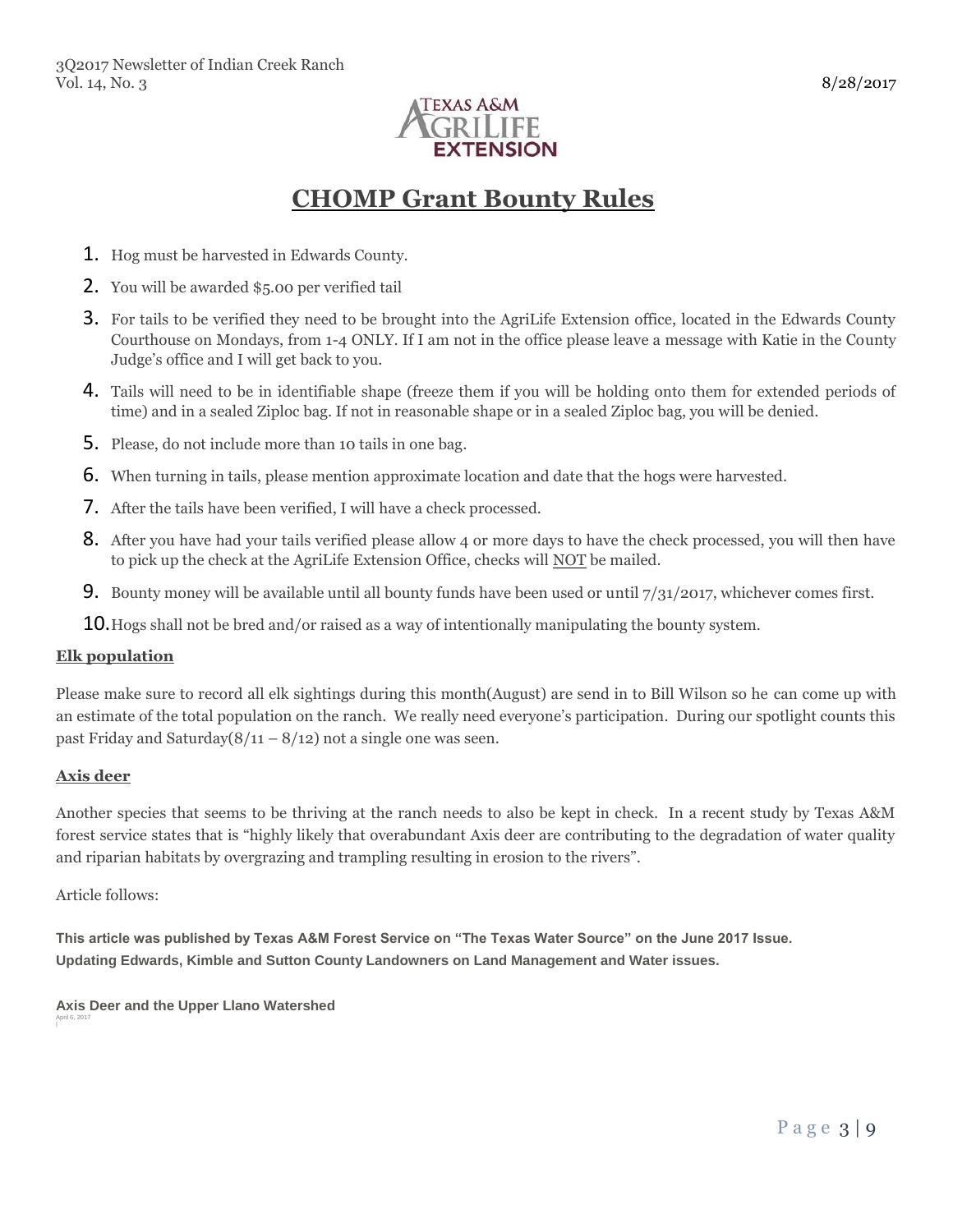**A public meeting was held on April 6 at the Texas Tech University (TTU) Center in Junction to review a project that will be undertaken on the management of non-native, free-ranging Axis deer and their effects on the riparian habitats of the Upper Llano River Watershed, which includes the valleys of the North and South Llano Rivers. Over 25 persons attended the meeting. TTU is seeking landowners and other parties to participate in the project.**

**The TTU-funded project flows – no pun intended – from the Upper Llano River Watershed Protection Plan (the Plan) that was developed by local stakeholders. The Plan is intended to address proactively the threats to the Upper Llano through "strategies to restore and/or protect the quantity and quality of surface water and groundwater resources through voluntary, non-regulatory watershed management strategies."**

**One of eight proposals in the Plan is to increase the number of ranches with wildlife management plans by at least two annually, particularly in critically important riparian areas, which is the area of interface between land and a river or stream. Riparian areas are critically important components of ecosystems that support very diverse and interrelated plants and animal life.**

**The Director of the Llano River Field Station, Dr. Tom Arsuffi, welcomed everyone to the meeting and was followed by Tyson Broad who gave a brief presentation on the origins of the Plan and its contents. Matthew Buchholz, Ph.D. research assistant, then made a presentation that focused on the four major goals of the Axis deer project. The goals, as also described in a brochure, follow.**

**First – assess the extent and quantify damage of riparian zone habitat, plants, and soils caused by Axis deer. Second – estimate regional population and the group structure of Axis deer, including population size, sex and age ratios, breeding chronology, and survival. Third – assess frequency of occurrence and potential risks of transmitting relevant diseases in Axis deer. Fourth – characterize the extent of genetic diversity and regional population structure of the Axis.**

**The project is being undertaken because it is highly likely that overabundant Axis deer are contributing to degradation of water quality and riparian habitats by overgrazing and trampling, resulting in erosion into the rivers. It was stated further that the precise effect of Axis deer on riparian habitats, as well as other factors of their ecology remains unknown. The project – expected to last four years or longer – is designed to address these gaps in knowledge. At its completion, the project will provide an assessment of the environmental damage being caused by Axis deer and recommendations for ameliorating the damage and protecting riparian areas.**

**TTU researchers undertaking this project are looking for opportunities for partnerships and collaboration with wildlife professionals, land owners, and the public. For example, local deer processing businesses could become a good source of information for the project.**

**Anyone interested in learning more about the project or who would like to participate should contact Matthew Buchholz with TTU's Department of Natural Resources Management.**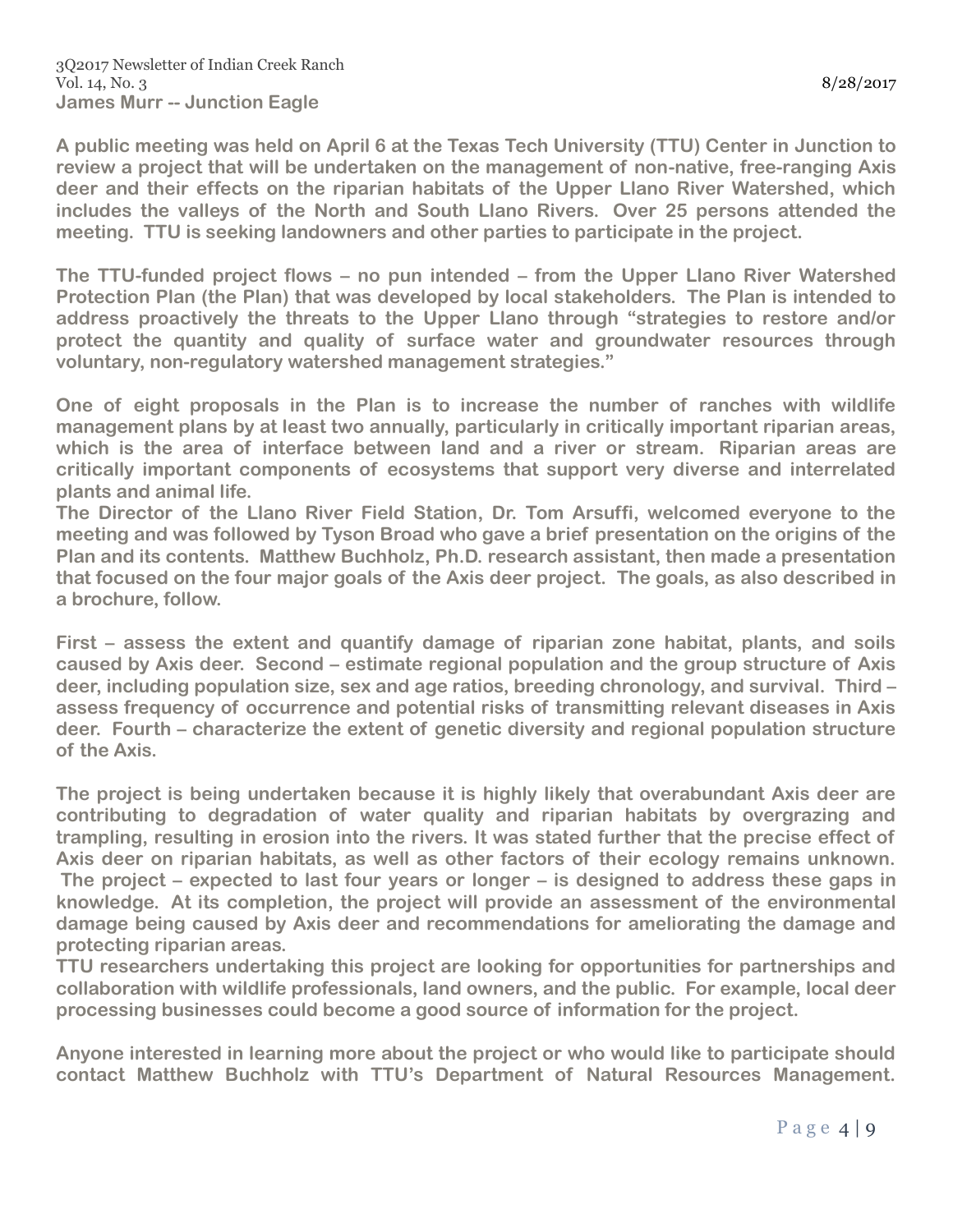3Q2017 Newsletter of Indian Creek Ranch Vol. 14, No. 3 8/28/2017

**Buchholz can be reached by phone at (806) 392-3699; his e-mail address is matthew.buchholz@ttu.edu.**

**In discussing the project with Dr. Arsuffi, he described it as "an example of the region's stakeholders recognizing a growing problem in the watershed, identifying information needs and solutions in the Upper Llano Watershed Protection Plan and Texas Tech researchers supplying valuable expertise to address the problem proactively."**

**Visit the website www.llanoriver.org for more information on the Upper Llano River Watershed Protection Plan and its strategies for protecting the watershed.**

See you all at the fall meeting

Gilbert Carmona

# **WATER AND ROADS COMMITTEE**

#### **As covered in the President's message:**

**Our road repairs were completed in May and all roads are looking good at this time. Our water system continues to keep us hopping. To date we have repaired no less than 6 breaks in our lines and I know of 3 other that need repairing. We have replaced a well pump and a pressure pump in phase 1 and we have a leak in the main tank in phase 1 which was patched once before. The Board is looking into replacing that tank and then repairing the leaking tank and use it as additional storage. One of the tanks in phase 4 was punctured with what looks like a knife. I was able to put a patch on it to keep it from getting worse but it only temporary. Phase 1 is our big issue at this time. We estimate 35,000 gals were used in the month of July alone. The Association lines have been checked for leaks and none were found except for the leak in the tank. Our tanks have been drained at least 3 times, each time we have to shut the outlets and it takes 2-3 days to refill the tanks. I would like to remind all those in phase 1 that we have 6,000 gallons storage capacity and a slow recovering well. To keep the water flowing for everyone when you are out there only open your valves ¼ and slowly fill your tanks over a longer period this will allow the well to keep up with demand better. Also please check your lines for leaks.** 

# SECURITY ISSUES

#### **As covered in the President's message:**

**Our other concern is our locks and gates. We have found the main gate wide open, chained but not locked, locks cut off, locks cut off and replaced with identical lock but with a new combo which was not given to the Assoc. so we could send out a notice. Let me remind everyone that it is your responsibility to keep up with lock changes. Gwen puts out a notice well in advance giving you time to make note of the change and give new code to contractors or guests. The gate to phase one was tampered with also recently.**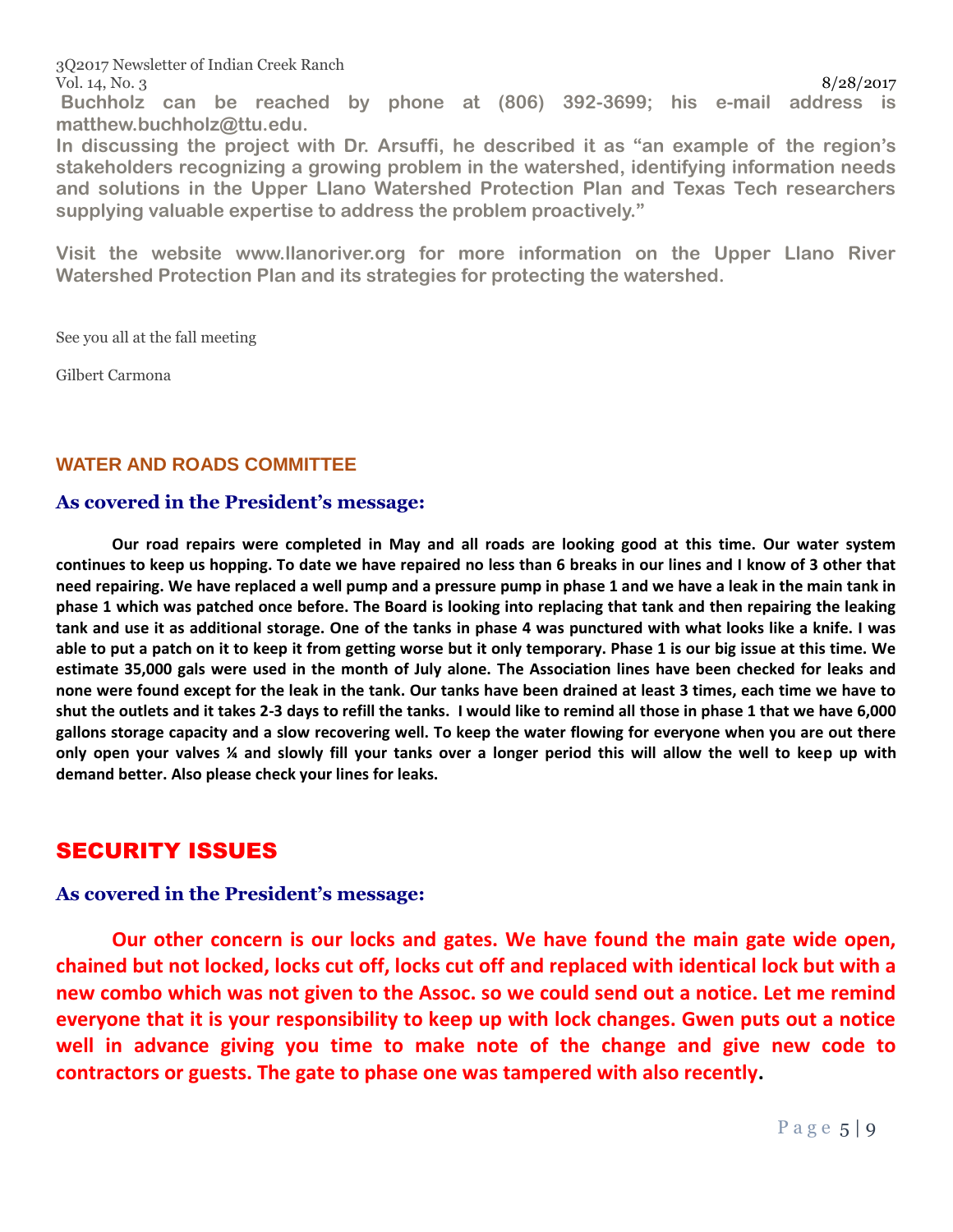#### **TREASURER'S REPORT**

#### **Jo Roberts**

Thank you to those who donated towards the purchase of the hangar and tractor. We have received \$1375 in donations, which covers one quarter of the amount we agreed to pay Randy Wood. If you plan to donate, please send the check to the Treasurer (same address as for dues). I have added a separate line item to the financial report to track donations.

The only other significant expenses in addition to sending Randy Wood half the payment (\$2750) for the hangar and tractor, are \$2000 for roadwork, \$3000 for

the water system, and \$1500 for electricity. Based on reports on the state of the water storage tanks, we do expect to have significant costs to replace them and major road work generally happens in the latter half of the year. So, we anticipate spending our full budget this year.

Jo Roberts, Treasurer

| Income and Expense Report - 2017<br>The Owners Association at Indian Creek<br>As of July 31, 2017                                                                                      |               |                                    |     |                          |    |                          |    |                          |                 |                                       |    |               |          |                  |
|----------------------------------------------------------------------------------------------------------------------------------------------------------------------------------------|---------------|------------------------------------|-----|--------------------------|----|--------------------------|----|--------------------------|-----------------|---------------------------------------|----|---------------|----------|------------------|
|                                                                                                                                                                                        | 2016          | 10 2017                            |     | <b>2Q 2017</b>           |    | 3Q 2017                  |    | 4Q 2017                  |                 | 2017 Total                            |    | <b>Budget</b> |          | <b>Remaining</b> |
| Balance brought forward from 2015:                                                                                                                                                     |               | \$37,605.96                        |     |                          |    |                          |    |                          |                 |                                       |    |               |          |                  |
| Income in 2016 <sup>1</sup>                                                                                                                                                            |               |                                    |     |                          |    |                          |    |                          |                 |                                       |    |               |          |                  |
| <b>Annual Assessments</b>                                                                                                                                                              | \$31,759,75   | \$29,378,00                        | S   | 4,748.52                 | S  |                          | \$ | $\overline{\phantom{a}}$ | \$.             | 34,126.52                             | s  | 33,066,73     | -S       | 578.26           |
| Other Income                                                                                                                                                                           | Ś             | Ś                                  | Ś   | 1,375.00                 | s  | $\overline{\phantom{a}}$ | \$ | $\overline{\phantom{a}}$ | Ś.              | 1,375.00                              | Ś  |               | s        |                  |
| Total Income \$31,759.75                                                                                                                                                               |               | \$29,378.00                        |     | \$6,123.52               | S  | $\overline{\phantom{a}}$ | Ś  | $\overline{\phantom{a}}$ | Ś.              | 35,501.52                             | s  | 33,066,73     | <b>S</b> | 578.26           |
| Expenses in 2016 <sup>2,3</sup>                                                                                                                                                        |               |                                    |     |                          |    |                          |    |                          |                 |                                       |    |               |          |                  |
| Road Work <sup>5</sup>                                                                                                                                                                 | \$27,290.00   | S<br>۰                             | \$. | 2.125.00                 | S  |                          |    |                          | \$              | 2.125.00                              | S  | 16,000.00     | s        | 13,875,00        |
| Water System Maintenance                                                                                                                                                               | 965.99        | Ś<br>٠                             | Ś   |                          | Ś  | 116.45                   | Ś  | $\sim$                   | Ś               | 116.45                                | Ś  | 4,000,00      | Ś        | 3,883.55         |
| Water System Reserve <sup>4</sup>                                                                                                                                                      | 6,401.13<br>Ś | Ś<br>۰                             | s   | 3.148.75                 |    |                          |    | $\overline{\phantom{a}}$ | \$              | 3,148.75                              | Ś  | 20,000,00     | S        | 16,851.25        |
| <b>Wildlife Biologist</b>                                                                                                                                                              |               |                                    |     |                          |    |                          |    | $\sim$                   |                 |                                       |    |               |          |                  |
| <b>Electric Bills</b>                                                                                                                                                                  | 2,839.30      | Ś<br>760.10                        | Ś   | 523.70                   | S  | 301.86                   | Ś  | ٠                        |                 | 1,585.66                              | Ś  | 3,500.00      | <b>S</b> | 1.914.34         |
| <b>Annual Meeting</b>                                                                                                                                                                  | 367.45        | Ś                                  |     |                          | \$ | 201.65                   | Ś  | $\sim$                   |                 | 201.65                                | Ś  | 500.00        | S        | 298.35           |
| Grounds Maintenance                                                                                                                                                                    | 144.89        | Ś                                  |     |                          |    | 61.58                    | ۹  |                          |                 | 61.58                                 | Ŝ  | 500,00        | $\leq$   | 438.42           |
| <b>Property Taxes</b>                                                                                                                                                                  | 608.86        | Ś<br>$\blacksquare$                |     | $\sim$                   |    | $\sim$                   |    | $\overline{\phantom{a}}$ |                 |                                       |    | 700.00        | $\leq$   | 700.00           |
| <b>Administrative Expenses</b>                                                                                                                                                         | 1,835,88<br>s | $\leq$<br>$\overline{\phantom{a}}$ |     | $\overline{\phantom{a}}$ |    |                          |    | $\overline{\phantom{a}}$ |                 |                                       |    | 2,000.00      | S        | 2,000,00         |
| <b>Attorney Fees</b>                                                                                                                                                                   | 2,980.00      | $\overline{\phantom{a}}$           |     | $\sim$                   |    |                          |    | $\sim$                   |                 |                                       |    | 400.00        | S        | 400.00           |
| Hangar/Tractor                                                                                                                                                                         |               | $\overline{\phantom{a}}$           |     | $\sim$                   |    | 1,375.00                 | Ś  | ×                        |                 | 1,375,00                              |    |               | ⋖        | (1,375.00)       |
| General Reserve                                                                                                                                                                        |               |                                    |     |                          |    | 1,375.00                 | Ś  | $\overline{\phantom{a}}$ |                 | 1,375.00                              |    | 2,000.00      | Ś        | 625.00           |
| <b>Total Expenses \$43,433.50</b>                                                                                                                                                      |               | Ś<br>760.10                        | Ś   | 5,797.45                 | s  | 3,431.54                 | S  | <b>Sec</b>               |                 | 9,989.09                              | Ś  | 49,600.00     | Ś        | 39,610.91        |
| <b>Current Balance:</b><br><b>Emergency Reserve</b><br>Amount Still Available for Current Year (with dues received)<br>Amount Available in Total for Current Year (with dues expected) |               |                                    |     |                          |    |                          |    |                          | Ś.<br>\$.<br>\$ | 63,118.39<br>(28,000,00)<br>35,118,39 | s. | 42,672,69     |          |                  |

come is considered received when it is deposited in the ICR bank account.

s noone so to solve the transfer of the supposed in the non-the menth the work was performed.<br>
I Repenses for labor, e.g., well services or road work, are accrued in the month the work was performed.<br>
I Repenses for labor,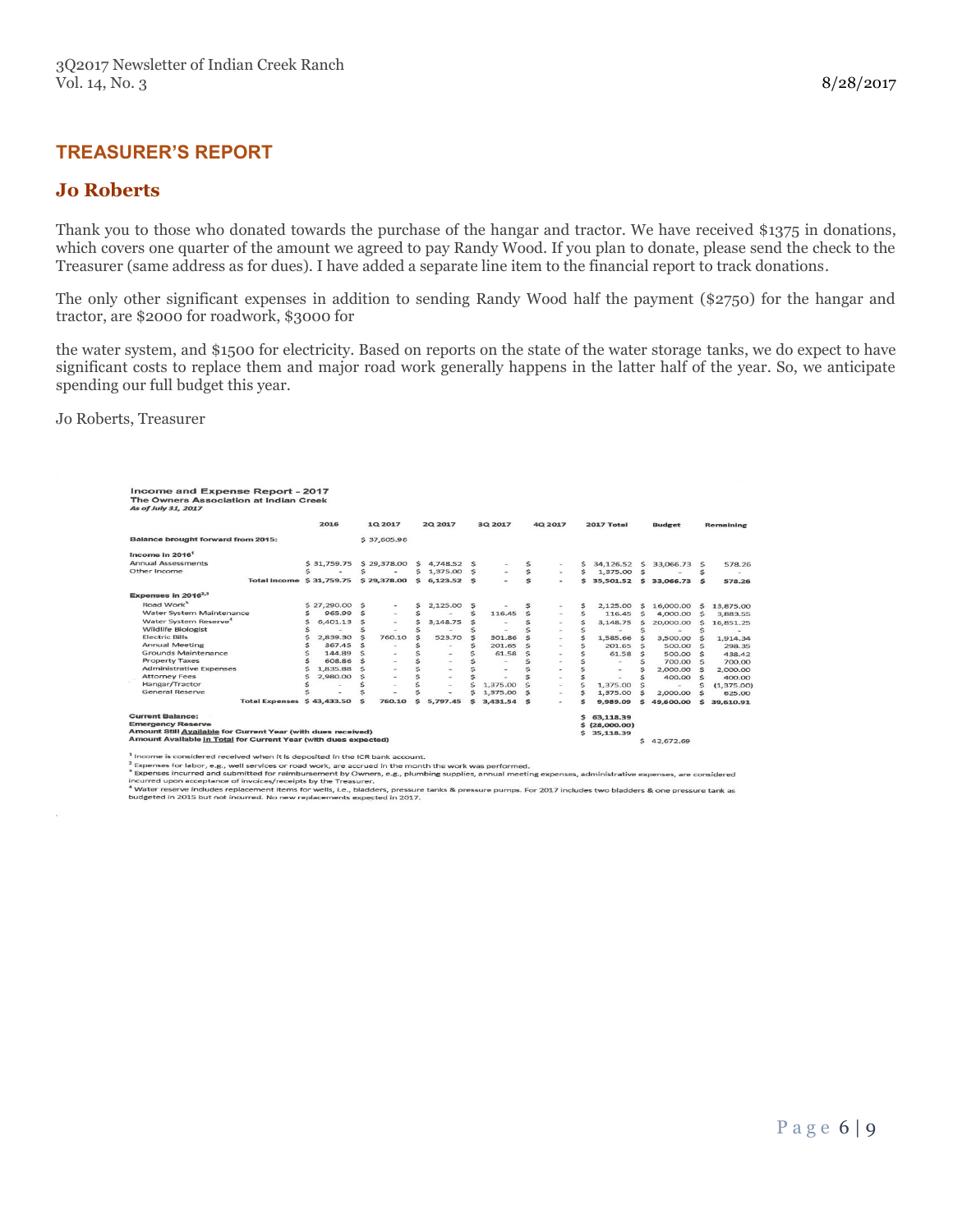

**Game camera photo courtesy Alan Turpin**

# **SECRETARY'S REPORT**

# **Gwen Lanning**

Pat Turpin has generously offered to take over the editing of the newsletter. However, we had a communication glitch and did not put out an issue in May as we have done in the past, so this year there will be only three issues.

If anyone else would like to take over the duties of sending out all the emails, I would be happy to turn that job over to someone new too.

In the meantime, I will continue to be a contact person for the ranch. If you have a question or sight a problem, and don't know who to contact, send it to me at [gwenlanning@yahoo.com,](mailto:gwenlanning@yahoo.com) or call me at 281-460-3620, and I will try to get you to the right person. However, I don't get email on my phone, so sometimes I may not answer you in as timely a fashion as you are hoping for! :)

Gwen Lanning 8/28/2017

# **NEWSLETTER EDITOR'S REPORT**

# **Pat Turpin**

Hello, you will undoubtedly a new format with this newsletter. The two columns were making me crazy! As I become more familiar with the newsletter, I may return to all 2-column format, however for this issue, please bear with me. Also,I take full responsibility for all mistakes in the next few newsletters as I take this over from Gwen.

Please e-mail me all reports, pictures and suggestions to **MILLIGAL@AOL.COM**.

Thanks,

Pat Turpin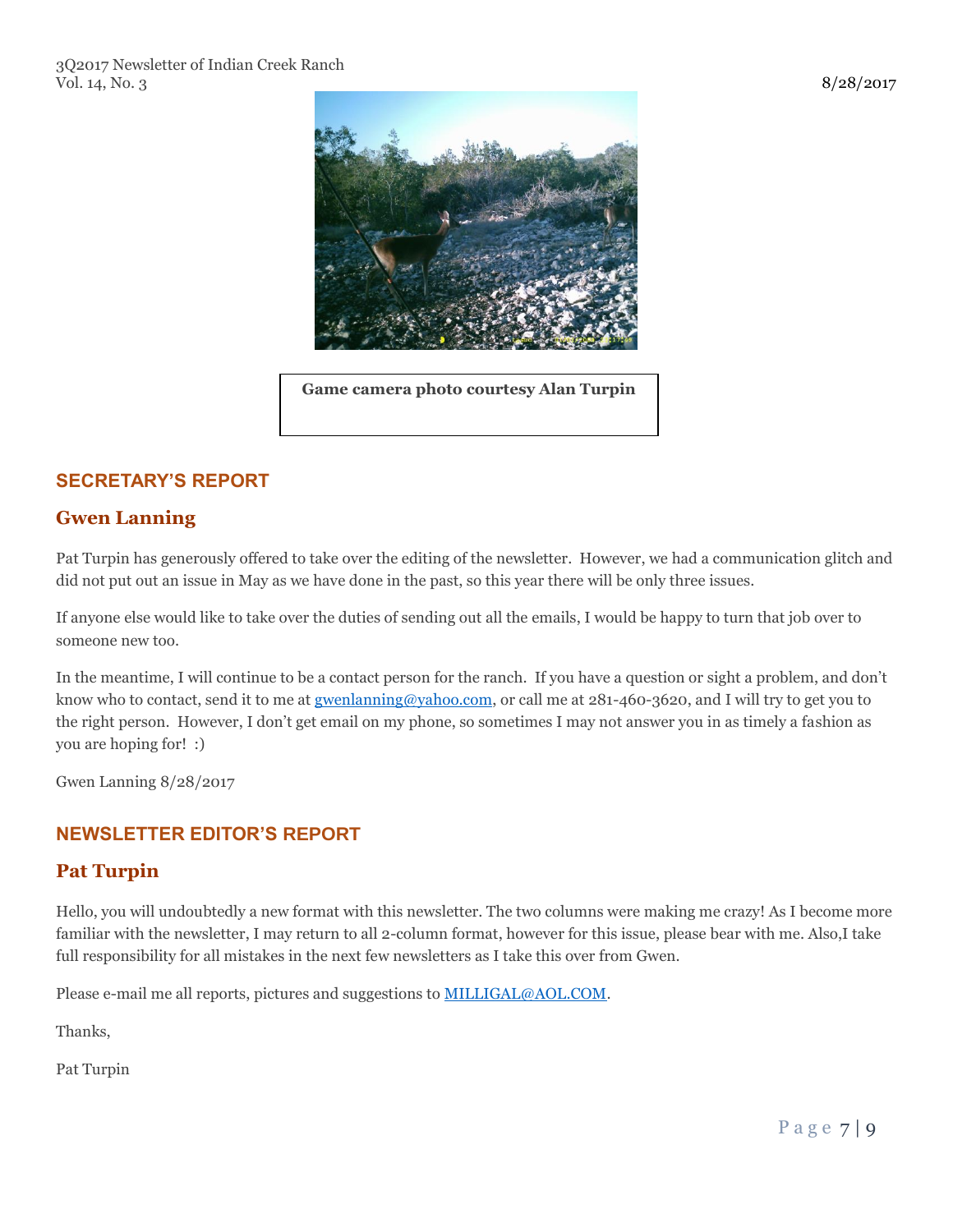#### 3Q2017 Newsletter of Indian Creek Ranch Vol. 14, No. 3 8/28/2017



**These two pictures are duplicates –**



# **I NEED PICTURES, FOLKS!**